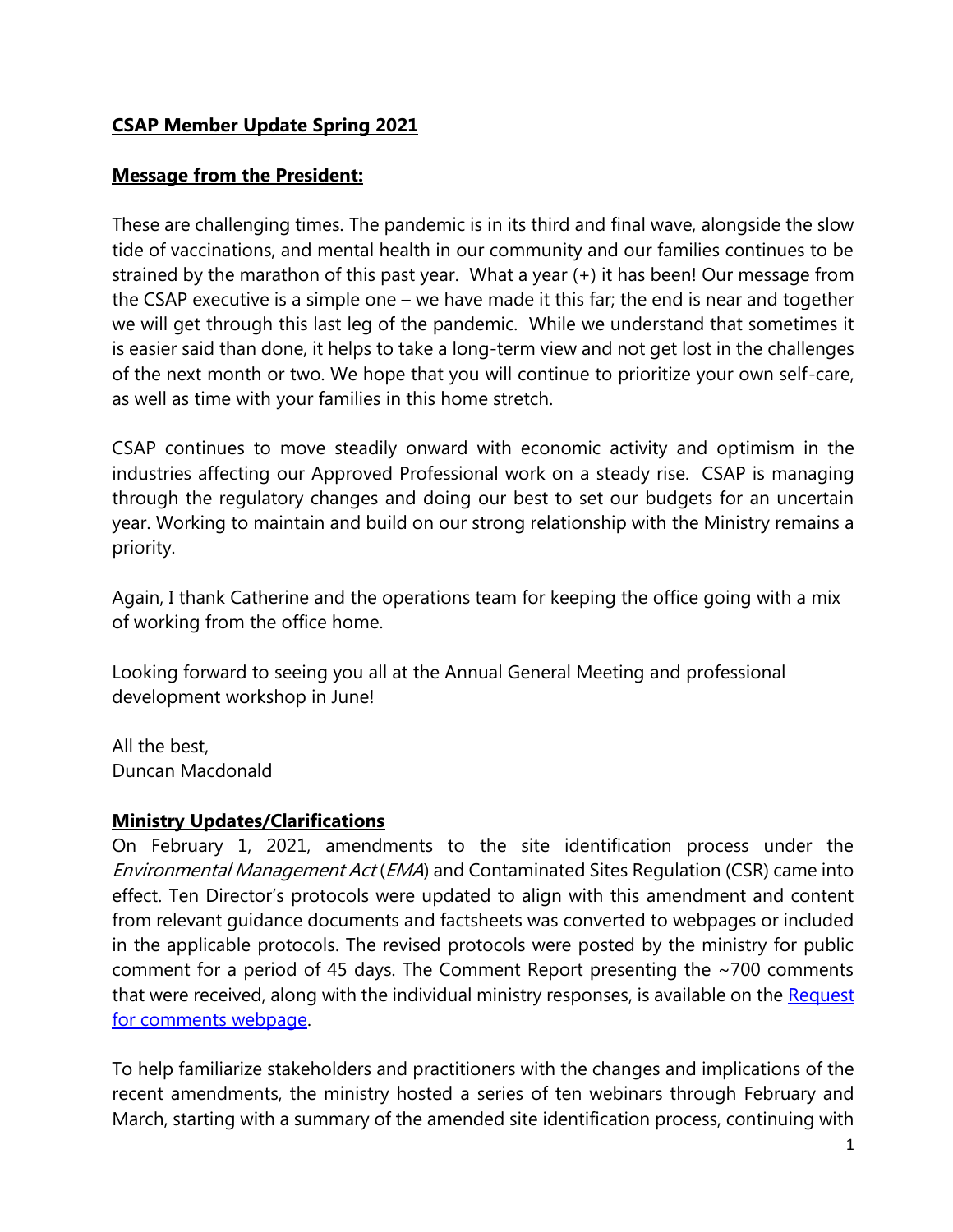highlights of the individual revised Protocols, and ending with a final Q&A webinar. Recordings of the webinars are now available on the site remediation presentations [webpage.](https://www2.gov.bc.ca/gov/content?id=3F23AF0D56EA4E0E8C02AEECFF96CC53)

The Intentions Paper for proposed regulatory amendments to the soil relocation process to support *EMA* Bill 3 was posted for public comment until March 15, 2021. The ministry received feedback from various stakeholders and is in the process of reviewing the comments for the purposes of informing the regulatory amendment and developing next steps. Additionally, a 'What We Heard' report will be compiled and posted on the website in the coming months. Webinar recordings from earlier this spring, outlining the proposed CSR Stage 14 amendments for soil relocation, are available on the ministry website [here.](https://www2.gov.bc.ca/gov/content?id=3F23AF0D56EA4E0E8C02AEECFF96CC53)

A year into the Enquiry Management (EM) process, the ministry can provide metrics for the six generic inboxes that have been dedicated to the receipt, tracking and response of incoming enquiries covering a vast array of topics related to contaminated sites. Overall, the Land Remediation Section received over 1100 formal enquiries this past fiscal year, with an average response time of 2 weeks. For this system to continue to work efficiently and effectively, enquiries must be sent to only one inbox. Please do not send the same enquiry to multiple inboxes; this creates inefficiencies and results in longer response times. Additionally, any cold calls made to ministry staff will be directed to the EM system for appropriate response. Finally, enquiries related to site remediation that are sent to other ministry offices/contacts will be transferred to the appropriate generic email and will be addressed in chronological order through the EM system procedures.

The ministry continues to support economic recovery and remediation of contaminated sites in light of the COVID-19 pandemic. Applications received and issued through the 2020-2021 fiscal year indicate an overall increase of greater than 30% compared with the average of previous years. The average turnaround time for all application types continues to be four months (range of 1 to 18 months). Please assist the ministry in your workplans by communicating these turnaround times with your clients and teams.

A summary of previous Ministry Clarifications is available [here.](https://csapsociety.bc.ca/wp-content/uploads/Ministry-Updates-Fall-2020-to-Summer-2012.pdf)

#### **Performance Assessment and Detailed & Administrative Committee Updates:**

Members are reminded that preapproval from the ministry is required when the entire extent of contamination at a non-high risk contaminated site will not be delineated and/or remediated and will not be included in an application for an Approval in Principle or a Certificate of Compliance. The preapproval must to be obtained prior to an application for an Approval in Principle or Certificate of Compliance under Protocol 6. Note that the preapproval requirements for Protocol 6 submissions also apply for release requests under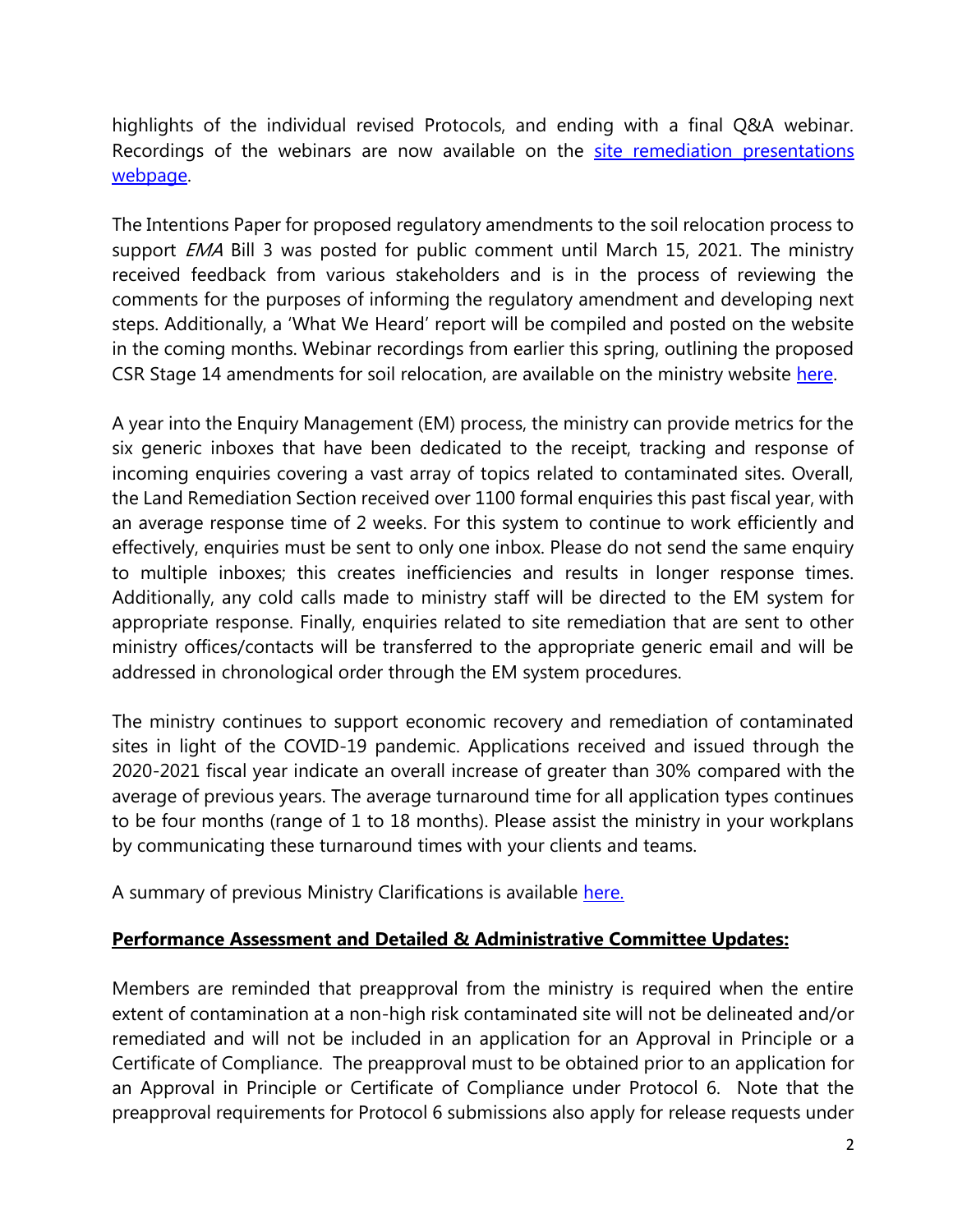the site identification process.

Consult the ministry's preapprovals website for commonly encountered scenarios where full delineation or remediation may not be possible. Be aware that the scenarios requiring preapproval from the ministry include flow-through contaminant plumes and contamination caused by the placement of contaminated fill from multiple widespread and undetermined historical sources with no identified responsible person or that has been identified as wide-area contamination.

Overall submission numbers are down, but we hope to see a return to more regular numbers this summer given the adjustments made in meeting process requirements.

CSAP is committed to continue working with BC ENV to help streamline the process where feasible.

A summary of PAC Updates is available [here](https://csapsociety.bc.ca/wp-content/uploads/Performance-Assessment-Committee-Updates-Winter-2021.pdf)

#### **Screening Updates**

#### **Preliminary Screening**

The new CSAP Transmittal Letter was uploaded on March 19, 2021 (changes were made to the front page, and Land Title requirement). It can be found at the CSAP website, [Make a](https://csapsociety.bc.ca/submission-package-forms/)  [Submission/Package section,](https://csapsociety.bc.ca/submission-package-forms/) along with new ENV forms.

#### **Detailed Screening**

The instrument templates (CoC, AiP etc.) are currently under revision and are anticipated to be released in the Spring so please regularly check the CSAP Website if you are preparing a submission. If you are preparing a submission information which used to be contained in Procedure 12 can be found under "Preparing applications for contaminated sites legal [documents](https://www2.gov.bc.ca/gov/content?id=EF40AC4E5C93409C9832472101B7153A)" under Professional Reliance.

Recent submissions documenting communications with affected parcel owners (formerly called AG11) have been meeting detailed screening requirements. The checklist formerly found in AG11 can be found under the heading "[Contamination Migration](https://www2.gov.bc.ca/gov/content?id=FC5FC6407168478D9CBB56C00427D5B7)" and the link under text can be found here "[Source Parcel Responsible Persons and Affected Parcel](https://www2.gov.bc.ca/assets/gov/environment/air-land-water/site-remediation/docs/forms/migration_checklist.pdf)  [Owners](https://www2.gov.bc.ca/assets/gov/environment/air-land-water/site-remediation/docs/forms/migration_checklist.pdf)".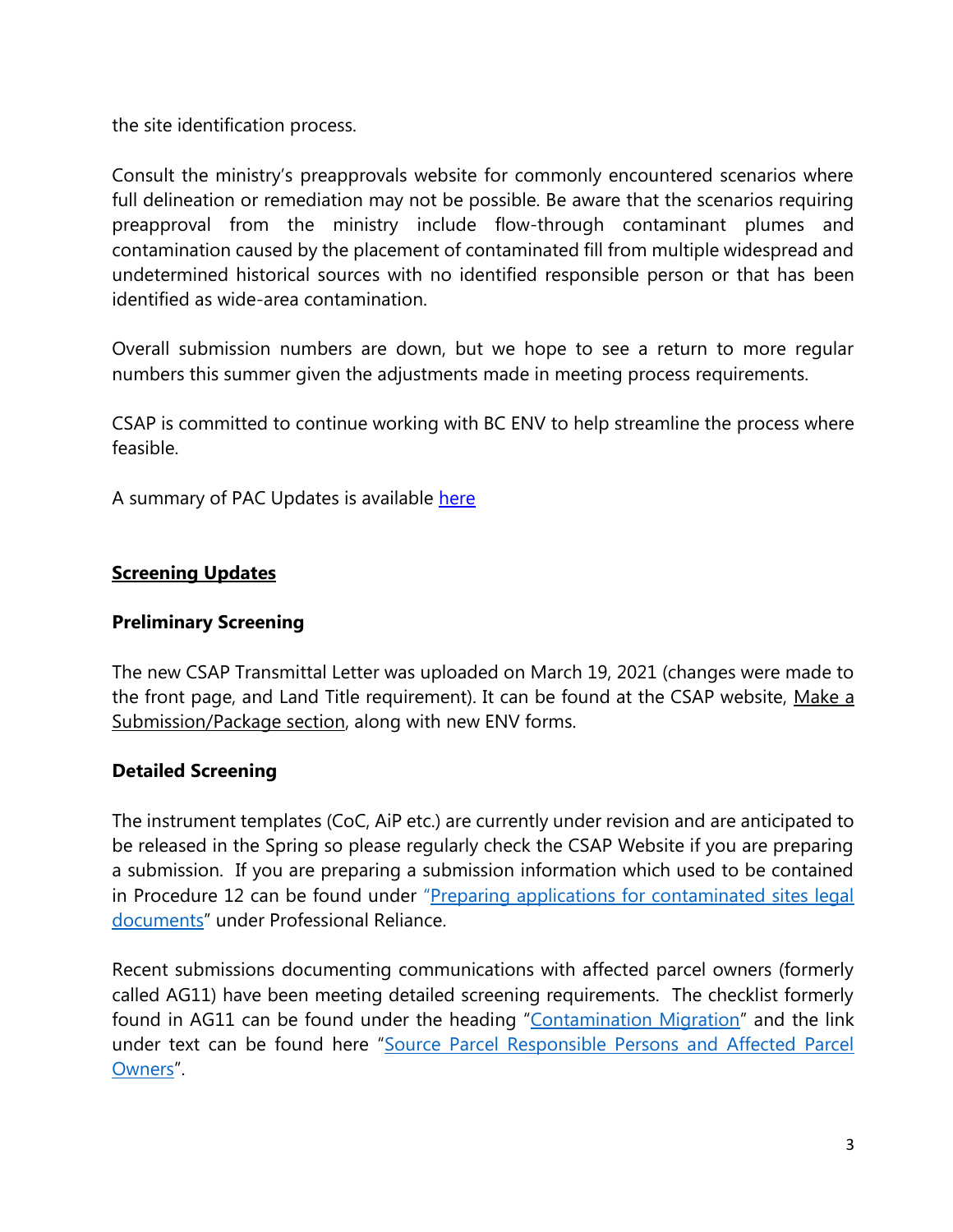#### **What's new on the CSAP website**

#### **Now Located inside [Member Service](https://csapsubmissions.com/)**

- New capability to key word search ENV PDFs and web pages
- The CSAP map is now available
- You can change your Members Services password

A new navigational tool to help locate ENV documents formerly available as PDFs. [ENV Site Remediation Important Links](https://csapsociety.bc.ca/wp-content/uploads/ENV-Links.docx)

#### **Technical Review Committee Updates:**

The TRC has been working on several topics over the past three months:

**CSAP Guidance for Assessment of Soil Vapour and Ambient Air Phase 3** - The draft report will be ready in early May, with the final report expected to be completed by the Fall. Look for a presentation on this guidance as part of the Fall PD workshop.

**Arsenic in soil background assessment** –As a result of the Stage 10 Amendments, practitioners identified that arsenic in soil is a challenge to manage at their sites. A meeting was held with ENV in March to discuss options for addressing this issue. Based on ENV priorities, regulatory changes to the arsenic soil standard are not proposed in the near future. Therefore, the working group is now looking to focus on establishing a soil background database for CSAP members to use to support P4 applications.

**Review of ENV Soil Relocation Intention Paper** – As part of the upcoming Stage 14 amendments to the CSR, ENV is proposing significant changes to the soil relocation process and released an intentions paper outlining the changes in February. The TRC organized a review of the Soil Relocation Intention paper. ENV responses to comments and identification of the next step in their process are pending.

**CSAP Scholarships** – CSAP received several applications for the three scholarships that are awarded annually to graduates studying in the area of contaminated site investigation and remediation. The applications are currently being evaluated by the TRC and winners will be announced at our Spring AGM.

Thanks to everyone who provided suggestions for TRC topics as part of the recent members survey. We will be reviewing these topics at our next meeting to identify the TRC's projects for 2021/22.

If you have any suggestions for a topic that the TRC could tackle, please contact Christine [Thomas,](mailto:christine_thomas@golder.com) Chair of the TRC.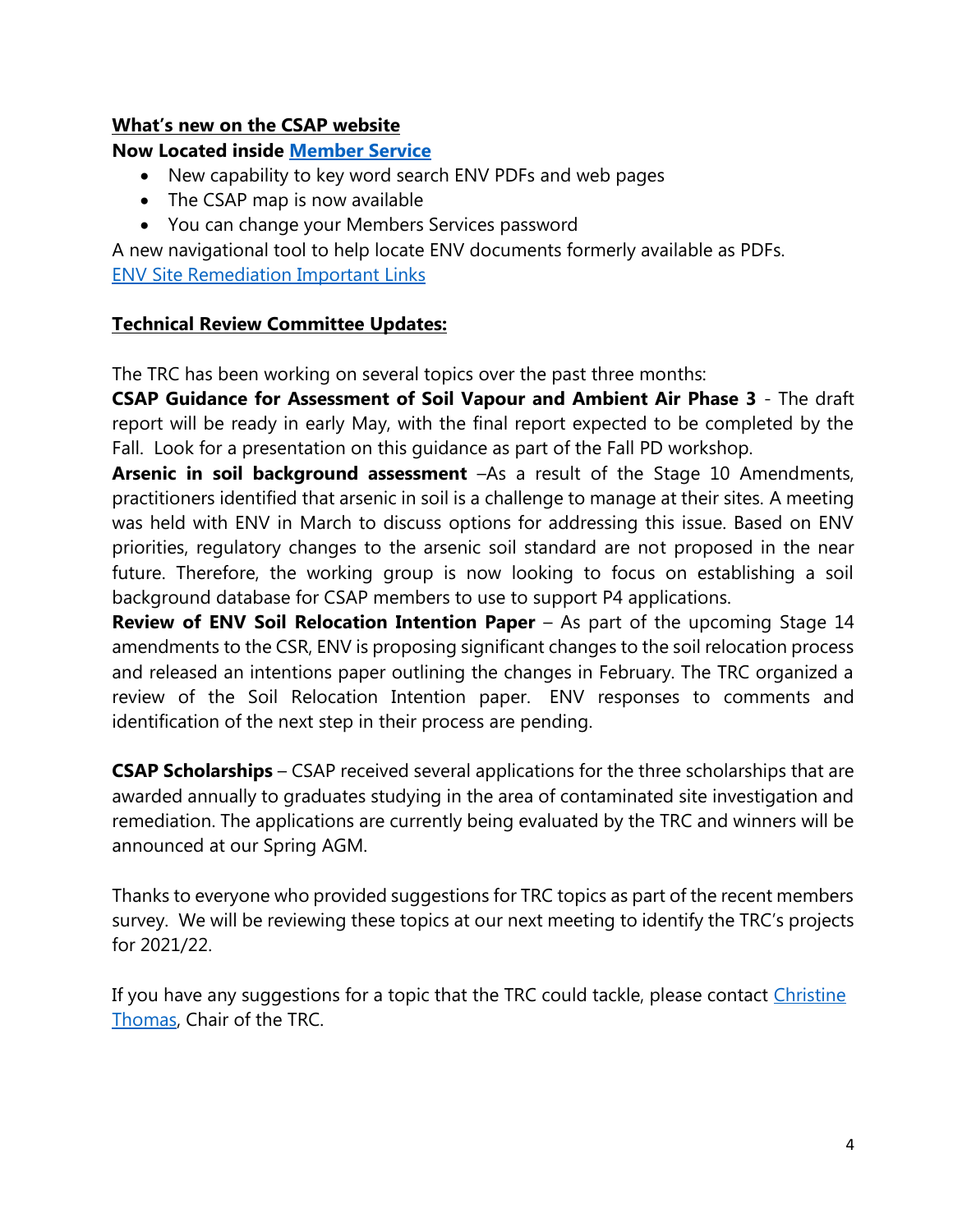## **Membership Committee Updates:**

Thank you to everyone who submitted a record of their PD hours online before the January deadline. 32 members were up for renewal at the end of 2020.

## **Salute to retiring CSAP member**

Patrick Allard Don Williams We wish you all the best and thank you for your time in CSAP. You will be missed.

## **Important Dates**

Membership Fees Due – June  $9<sup>th</sup>$ , 2021 Examination Application Deadline (new candidates) – June  $4<sup>th</sup>$ , 2021 Examination Application Deadline (Members) – August  $31<sup>st</sup>$ , 2021 Examination Dates:

- Numerical Standards Nov. 2<sup>nd</sup>, 2021
- Regulatory Nov.  $3<sup>rd</sup>$ , 2021
- Risk Assessment Nov 4<sup>th</sup>, 2021

Currently, it is anticipated that all three exams will be held this year.

Also please take note that in 2022, exam application deadline for new candidates will be moved ahead a few months to the end of April (i.e., April 29th, 2022), so that Applicants will know sooner if they are eligible to write the exams and have more time to prepare.

#### **New projects for 2021/2022:**

- The Membership Committee will be reviewing the framework for reporting professional development hours.
- The Exam Development Committee will be reviewing and updating the exam bank of questions due to recent changes to the regulation.

Last but not least, the updated Membership Guidelines were posted on the CSAP website on May 4, 2021.

**Regarding liability insurance**, APs should check with their Regulatory Parent organization regarding supplemental insurance. Supplemental liability insurance is often reasonably priced and does add additional protection.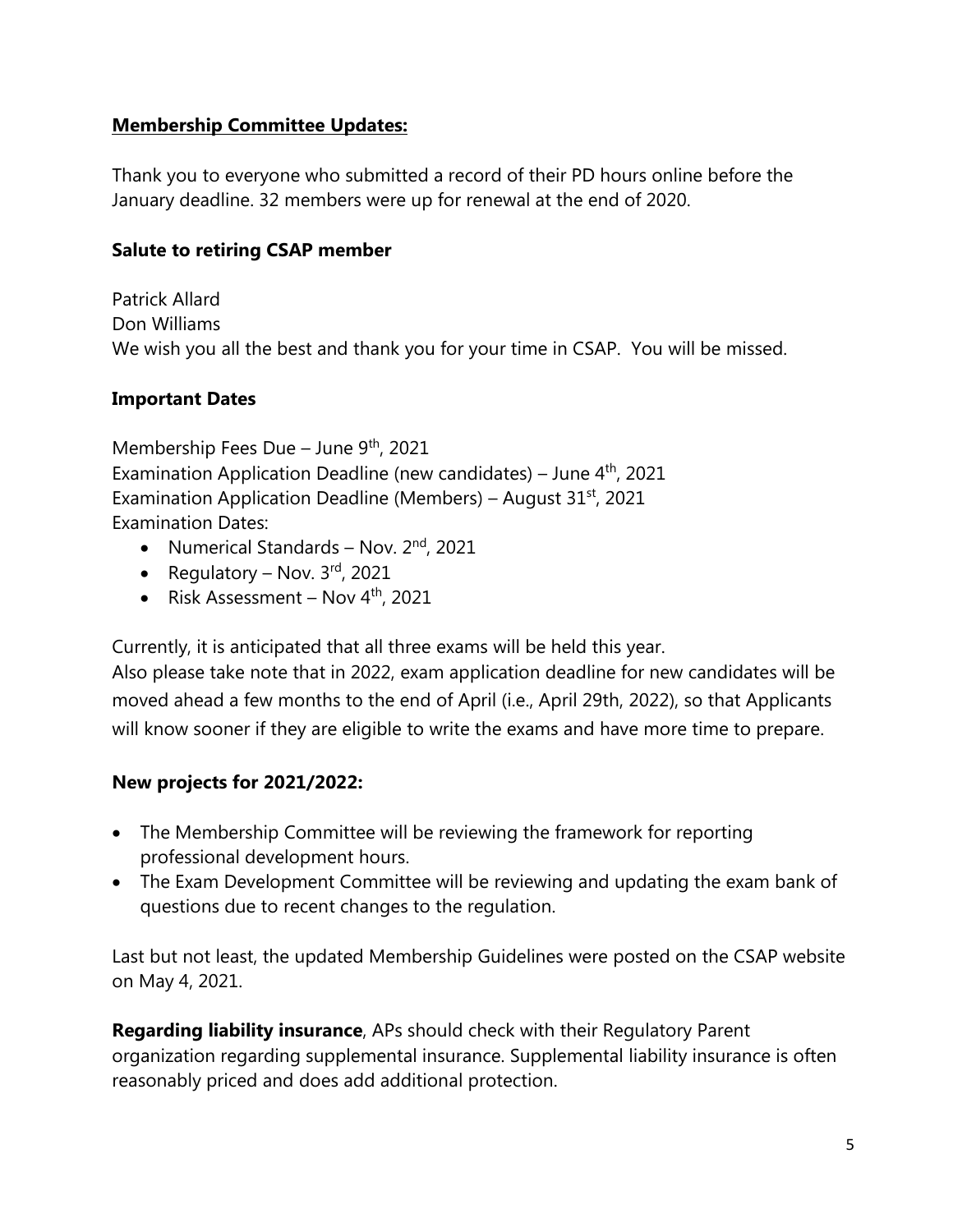#### **Professional Development Committee Updates:**

## **CSAP Annual General Meeting – June 9 & 10, 2021**

Mark your calendars! This year's CSAP Annual General Meeting (AGM) will take place virtually in the morning on Wednesday June  $9<sup>th</sup>$  and Thursday June  $10<sup>th</sup>$ .

**On Day 1**, in addition to our society business, which includes election of new Board Members and approval of Bylaw amendments. We are pleased to announce that Tony Crossman and Scott Orth will be our guest presenters. Tony Crossman (CSAP Board member) will be presenting on "Administrative fairness" and the Declaration Act. Scott Orth will be sharing tools and skills to help people stay resilient through these ongoing challenging times. His talk promises to be an engaging mix of neuroscience, mindfulness and Stoic philosophy, all aimed at providing you with practical, no-nonsense tools that work. Here is a link to a recent article by Scott entitled No Bad Days! Just Good Choices [and Better Habits.](https://www.mindfulwisdom.ca/blog/2021/1/11/no-bad-days-just-good-choices-and-better-habits) You can find additional articles on his [website blog.](https://www.mindfulwisdom.ca/blog)

**On Day 2** we will have important updates from the Ministry of Environment and Climate Change Strategy.

A formal Zoom invite will be sent out soon.

#### **Fall PD Workshop – October 28th & 29th, 2021**

Stay tuned and mark your calendars for our annual Fall Professional Development Workshop, to be held on October 28<sup>th</sup> and 29<sup>th</sup>, 2021. We are zeroing in on a theme (yet to be determined), and welcome any thoughts or suggestions for a theme and/or technical topics. Just let us know! Please stay tuned for further details.

#### **Webinars**

We have a few webinars that are in the planning stages and we encourage you to stay tuned. Once we have new templates for CoCs and a better handle on Schedule B conditions, we will put together a webinar this topic. Other webinars in the works include the annual "Lessons Learned", presented by our Detailed Screening and Performance Assessment Committee members. We ae also looking to put together a webinar on Protocol #2 – Site-Specific Soil Standards and other topics you may be interested in. You'll also find recordings of past webinars:

- Review of Professional Practice and New Regulation of Firms
- P22 and TG4 Soil Vapour
- Preparing repairing a CSAP submission
- Omnibus Standards review: Real Data Real Results
- SLRA and Groundwater Models
- PA and Detailed Screening Lessons Learned
- Detailed Administrative Screening
- TG4 and Trench Worker Attenuation Factors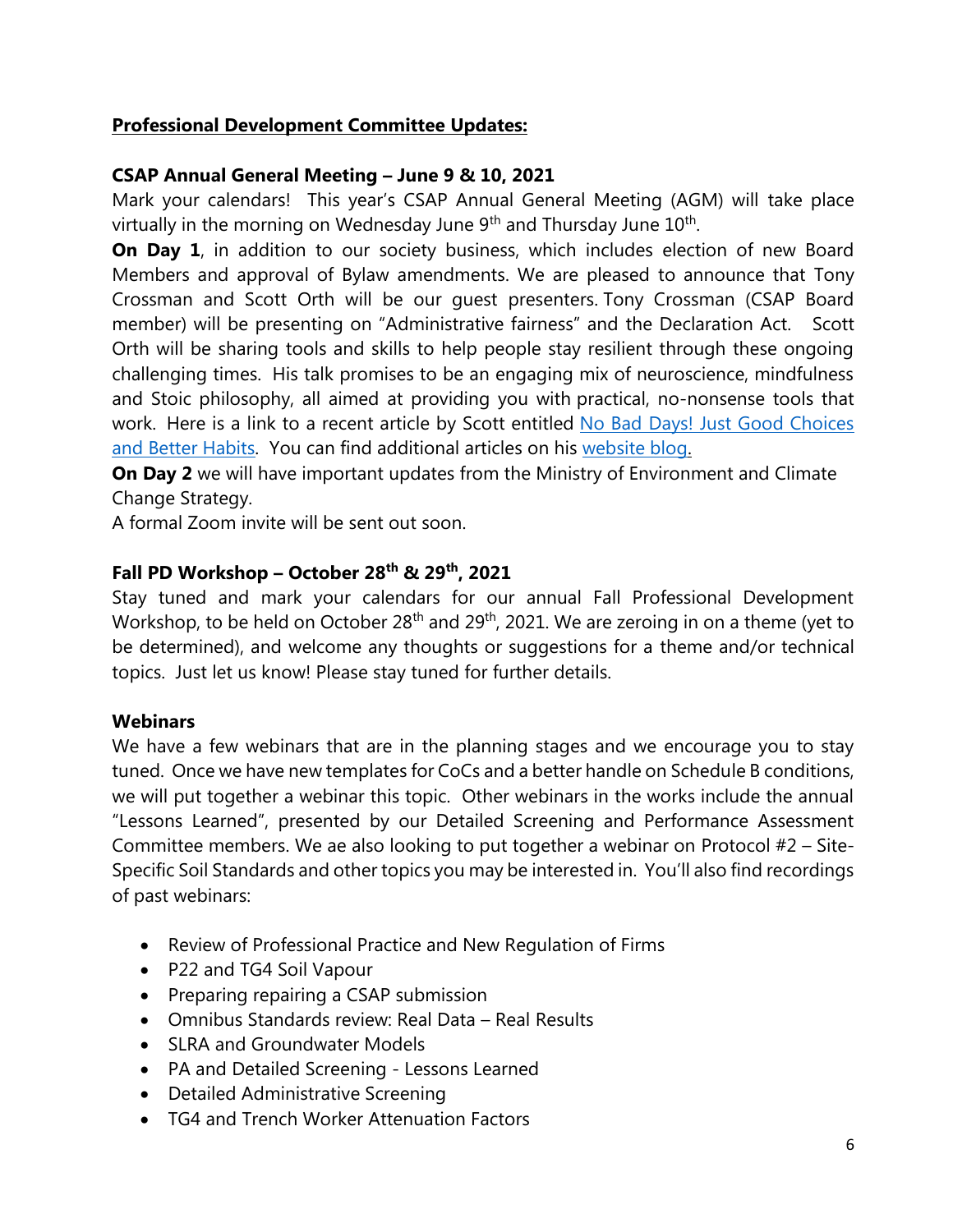If you have an idea for a webinar, please send it along to CSAP!

**[WEBINARS](https://csapsociety.bc.ca/members/pd-webinars/)** posted to the CSAP Website

## **Community Updates:**

## **Federal climate change law is valid, Tony Crossman, CSAP Director**

In [Reference re Greenhouse Gas Pollution Pricing Act](https://can01.safelinks.protection.outlook.com/?url=https%3A%2F%2Fdecisions.scc-csc.ca%2Fscc-csc%2Fscc-csc%2Fen%2Fitem%2F18781%2Findex.do&data=04%7C01%7Ctony.crossman%40blakes.com%7C14803c11d88b492c01a908d8f467941b%7Cb2a43d8509bb449097b62ed27388cab2%7C0%7C0%7C637528072986748692%7CUnknown%7CTWFpbGZsb3d8eyJWIjoiMC4wLjAwMDAiLCJQIjoiV2luMzIiLCJBTiI6Ik1haWwiLCJXVCI6Mn0%3D%7C1000&sdata=Wy0Mpi18Uc4ymKeKrAHM7njjjigoPFApgRyFzK6HHZM%3D&reserved=0), a majority of the Supreme Court of Canada (SCC) declared that the federal *[Greenhouse Gas Pollution Pricing Act](https://can01.safelinks.protection.outlook.com/?url=https%3A%2F%2Flaws-lois.justice.gc.ca%2Feng%2Facts%2FG-11.55%2F&data=04%7C01%7Ctony.crossman%40blakes.com%7C14803c11d88b492c01a908d8f467941b%7Cb2a43d8509bb449097b62ed27388cab2%7C0%7C0%7C637528072986758684%7CUnknown%7CTWFpbGZsb3d8eyJWIjoiMC4wLjAwMDAiLCJQIjoiV2luMzIiLCJBTiI6Ik1haWwiLCJXVCI6Mn0%3D%7C1000&sdata=G4CJp2k7SKbRx96wiMPq2b5fiG87RGAL1rKFsoKVO5U%3D&reserved=0)* (Act) is constitutional.

The federal Act came into force in June 2018 and is comprised of two key aspects. Part one establishes a carbon fuel levy applicable to producers, distributors and importers of carbonbased fuels, the costs of which are expected to be passed onto consumers. Part two establishes an output-based pricing system for large industrial emitters based upon emissions intensity requirements.

The Act enables the provinces and territories to regulate the pricing of GHG emissions. However, the Act also acts as a backstop and applies in the event the provincial or territorial regulatory regimes are insufficient or fail to meet the federal benchmark.

Some of the initial impacts could include:

- A federally mandated pricing floor will result in consistent (and increasing) GHG emissions compliance costs for consumers, small business and large industrial emitters. For example:
- The existing GHG pricing for large industrial emitters as set out in the Act (currently set at C\$40/tonne and increasing to C\$50/tonne in 2022) will now be generally applicable across Canada, subject only to the particulars of those regimes deemed to be as stringent as the federal regime. All businesses, regardless of where they are situated, will need to plan ahead and incorporate increasing GHG pricing into their existing and proposed operations.
	- The carbon price may subsequently increase significantly. If the proposals set out in Canada's [A Healthy Environment and a Healthy Economy](https://can01.safelinks.protection.outlook.com/?url=https%3A%2F%2Fwww.canada.ca%2Fen%2Fservices%2Fenvironment%2Fweather%2Fclimatechange%2Fclimate-plan%2Fclimate-plan-overview%2Fhealthy-environment-healthy-economy.html&data=04%7C01%7Ctony.crossman%40blakes.com%7C14803c11d88b492c01a908d8f467941b%7Cb2a43d8509bb449097b62ed27388cab2%7C0%7C0%7C637528072986758684%7CUnknown%7CTWFpbGZsb3d8eyJWIjoiMC4wLjAwMDAiLCJQIjoiV2luMzIiLCJBTiI6Ik1haWwiLCJXVCI6Mn0%3D%7C1000&sdata=ooKiJ4%2F2oOdQxLlUCntAAX7xRhTmA%2FmVYhHbe%2FfgF2c%3D&reserved=0) (Climate Plan) released in December of 2020 are enacted as law, GHG pricing could subsequently increase by C\$15/tonne each year from 2023 to 2030 resulting in a final GHG emissions charge of  $C$170/tonne$  of  $CO<sub>2</sub>e$  in 2030.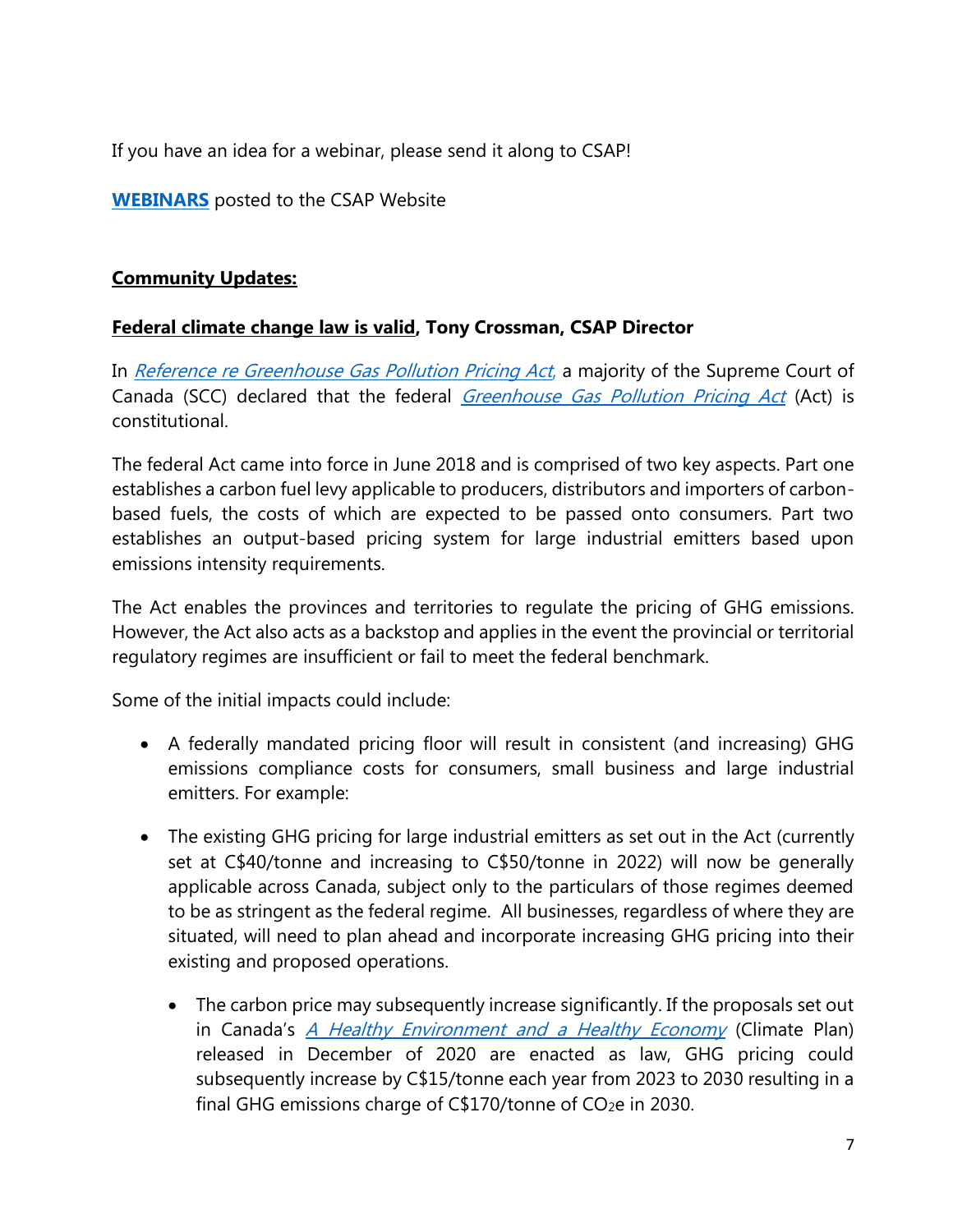Although the GHG price will become consistent throughout Canada, the provinces and territories are still entitled to enact their own regimes, provided such regimes are acceptable to the GIC's stringency review.

The SCC found that climate change's effects are and will continue to be experienced across Canada. Accordingly, this should be kept in mind whenever businesses and governments propose projects or make decisions where climate change is, or may become, an issue.

# **The Groundwater Project (GW-Project),**

The Groundwater Project (GW-Project), a non-profit global organization registered in Canada, is committed to contribute to advancement in education by creating and making available online free high-quality groundwater educational material for all. The GW-Project is led by Dr. John Cherry, recipient of the 2020 Stockholm Water Prize, GW-Project President and Chair of the Board of Directors. [The GW-Project](https://gw-project.org/) intends to cover most aspects of groundwater with subject matter organized into 4 key areas: children's books, introductory books, overview books and specialized books. Over 400 well recognized scientists from around the world have agreed to participate. To support global education chapters produced first in English will be translated into several other languages soon after. Since August 2020, 12 books have been published (gw-project.org) with 200 more in progress.

# **Links of Interest**

[Budgets for Canada and B.C.: Big spending, persistent deficits and rising government debt](https://bcbc.com/reports-and-research/budgets-for-canada-and-bc-big-spending-persistent-deficits-and-rising-government-debt) [Professional Governance Act \(PGA\)](https://csapsociety.bc.ca/wp-content/uploads/PGA-general-implementation-April13-2021.pdf) Implementation Update <https://bcbc.com/events/business-council-of-b-c-esg-series-launch>

# **Industry Events**

Village Workshop Online Indigenous Training – BCIA

- Four online modules focusing on learning through storytelling.
- Course satisfies the BCIA requirement for Indigenous training, due by December 31, 2022.
- Course runs June 7 23, with a virtual group session on June 24. Registration due by June 3, cost is \$75. Only open to BCIA members.

# Business Development and Sales Skills for Engineers and Geoscientists – EGBC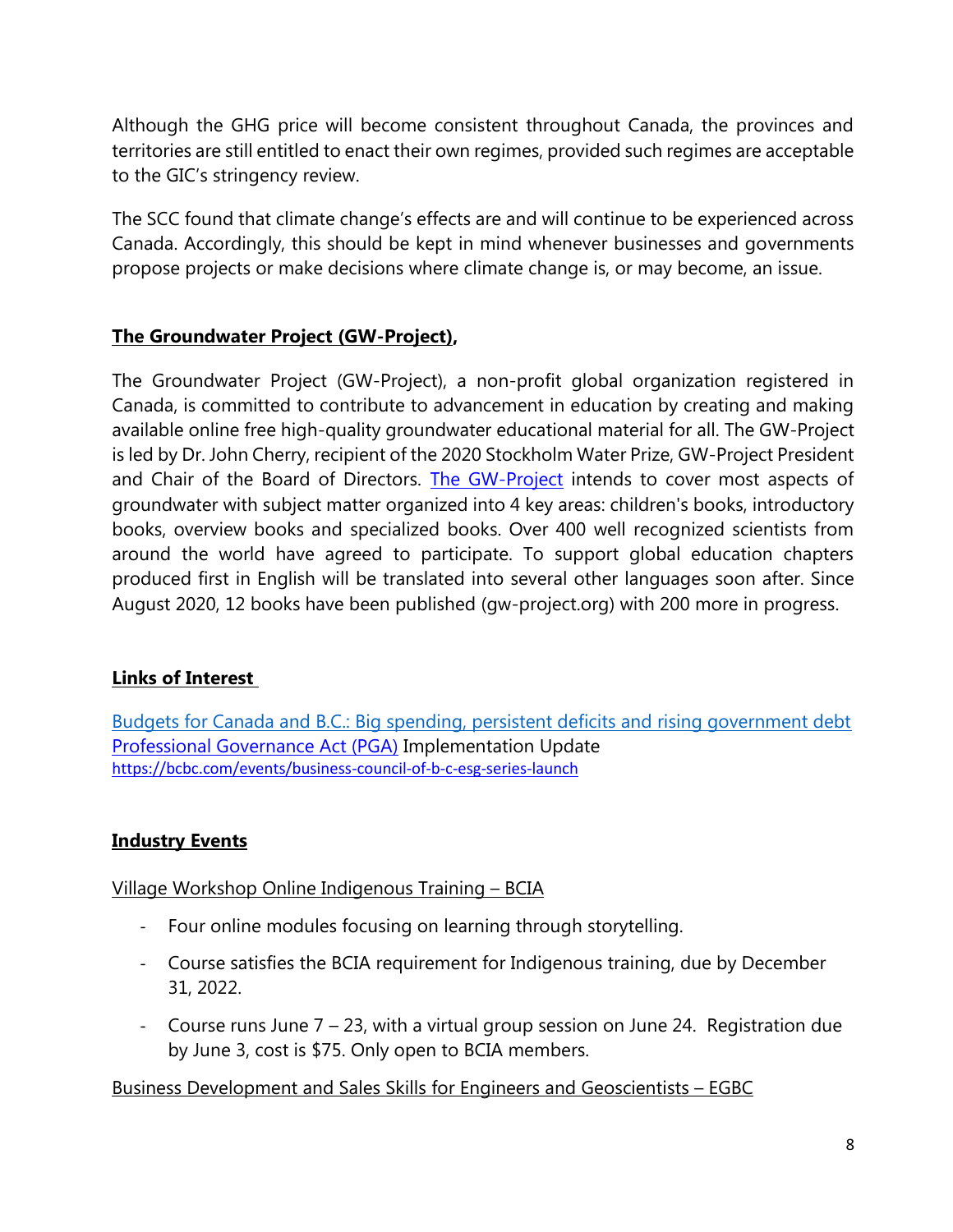- Registrants receive three months of access to myKISON eLearning Program along with monthly 90-minute webinars focusing on case studies and peer discussions related to securing work, conducting sales presentations, building your firm's reputation and better understanding clients' needs.
- <https://www.egbc.ca/Events/Events/2021/21JULMKP>
- Registration is open until June 18; program runs from July 2 September 30. Cost is \$250.

Modeling Groundwater Flow and Contaminant Transport at Mine Sites – EGBC

- This is a one-day webinar focusing on acid rock drainage and its impacts on groundwater and surface water.
- <https://www.egbc.ca/Events/Events/2021/21JUNMGF>
- Webinar is on June 2 and seats are limited to 25 people. Cost is \$329 / \$379 depending on when you register.

# Contaminated Site Fundamentals – GeoEnviroPro

- A seven-module course on the fundamentals of contaminated sites science, engineering and regulation. A Certificate of Course Completion is available after finishing the modules.
- [https://geoenviropro.com/trainings/cs-fundamentals-from-investigation-through](https://geoenviropro.com/trainings/cs-fundamentals-from-investigation-through-closure/)[closure/](https://geoenviropro.com/trainings/cs-fundamentals-from-investigation-through-closure/)
- Cost depends on how many modules a person registers for, \$250 \$895, with a discount available for GeoEnviroPro members.
- Course is on now and runs through June 28.

# Environmental Bioremediation – EPIC Training

- A web series including four webinars on various aspects of both in situ and ex situ bioremediation techniques and considerations.
- Hosted virtually May 25 28. Cost \$560.
- [https://www.epictraining.ca/online-courses/environmental-engineering/web](https://www.epictraining.ca/online-courses/environmental-engineering/web-series-environmental-bioremediation/17271/)[series-environmental-bioremediation/17271/](https://www.epictraining.ca/online-courses/environmental-engineering/web-series-environmental-bioremediation/17271/)

Basic Statistics for Environmental Professionals – Northwest Environmental Training **Centre** 

- A three-day course focusing on the principles of statistics as applied to analysis of environmental data.